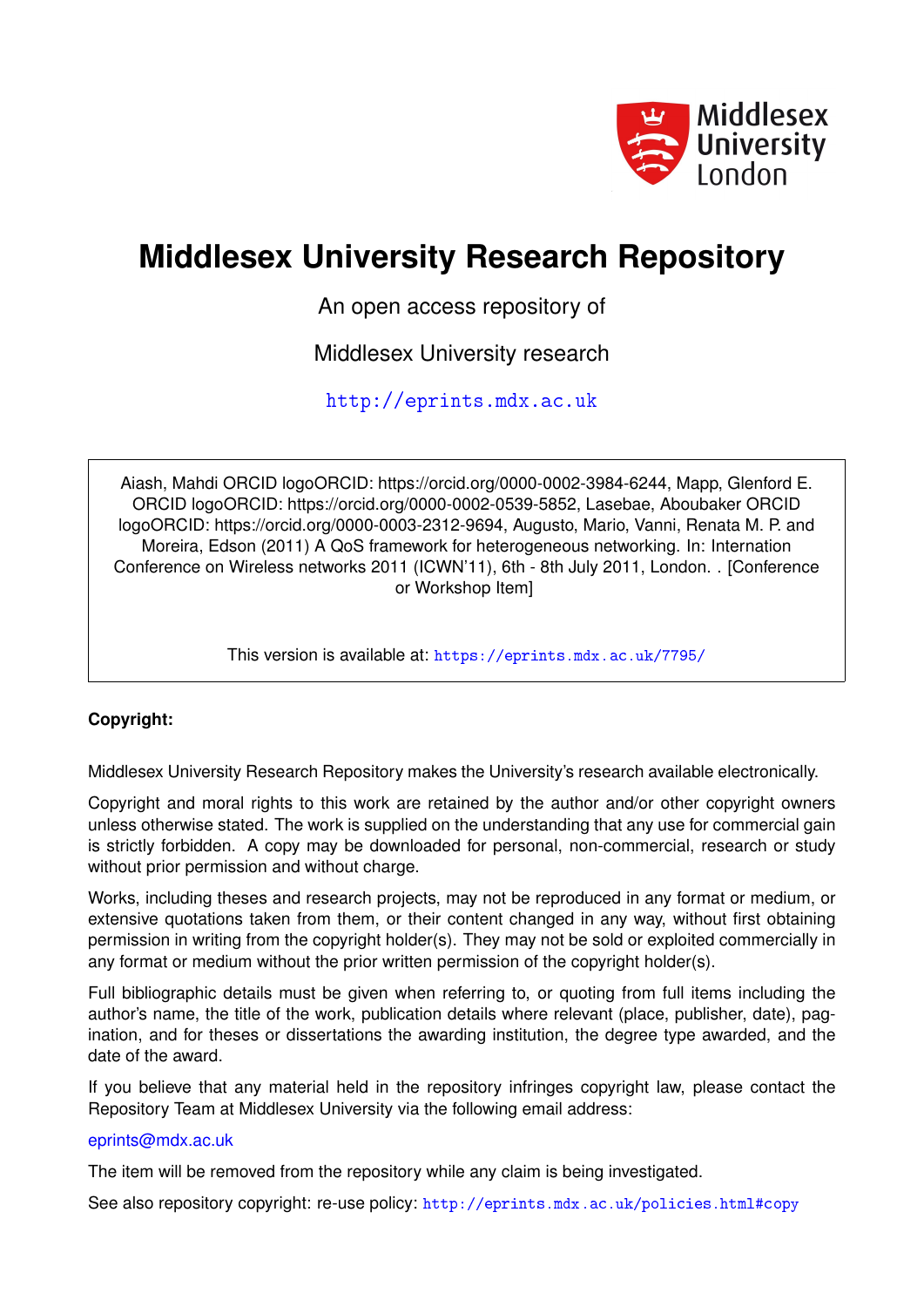# A QoS Framework for Heterogeneous Networking

Mahdi Aiash, Glenford Mapp, and Aboubaker Lasebae*, EIS, Middlesex University* Mario Augusto, Renata Porto Vanni, and Edson Moreira, *ICMC, University of Sao Paulo* Raphael Phan, *Electronic and Electrical Engineering School, Loughborough University*

*Abstract***—In order for next generation networks to support effective handover procedures, there is a need for defining QoS signaling mechanisms that guarantee the provision of point- topoint as well as network level QoS. This paper proposes a QoS signaling mechanism to be implemented by the Y-Comm architecture as a potential 4G framework. The proposed mechanism requires certain level of cooperation among network elements; therefore, it proposes some functional modules/ interfaces to be run on different network entities. As showed in the paper, the proposed mechanism could be implemented in different scenarios such as initial registration and connection, and also in the case of handover.**

## *Index Terms***—Network Level of Agreement, Service Level of Agreement, Administrative domain, the Y-Comm framework**

## I. INTRODUCTION

n multi-technology and multi- operator environment such In multi-technology and multi- operator environment such as 4G networks, the mobile terminal (MT) should be able to access the service regardless of the access network technology. Consequently, huge cooperation among different operators is required to enhance user experience. To deal with QoS variation of the access networks and for an end- to- end provision of QoS, a novel architecture is needed to deal with network resources reservation as well as enabling an end- to- end QoS signaling.

The Y-Comm framework as introduced in [1][2] is a reference communication framework to support mobility in heterogeneous networks, this is referred to as Vertical Handover (VH). However, for the Y-Comm procedure to fully support (VH) in 4G systems [3], it has to consider the diversity of security and QoS among different networks. While the security issue has been tackled by the Y-Comm Integrated Security Module (ISM) [4][5], there is still a need for defining an approach for signaling and providing QoS over an heterogeneous environment such as in the 4G system.

The paper is laid out as following: Section 2 gives a brief introduction to the Y-Comm communication framework. Network architecture is viewed in Section 3 then, a detailed view of the network architecture; the used protocols and entities structure are given in Section 4. An attempt to map

the functionalities of these entities to the Y-Comm layers is introduced in Section 5. While in Section 6, different practical implementation of the proposed framework such as Registration, Connection and inter/ intra administrative domain Handover are explained. A conclusion and further work is included in Section 7.

## II. THE Y-COMM ARCHITECTURE

As shown in Fig 1, the Y-Comm architecture uses two frameworks. The first is the Peripheral framework which deals with operation on the mobile terminal. The second is the Core Framework and deals with functions in the core network to support different peripheral networks. Both frameworks share the two bottom layers: the Hardware Platform Layer (HPL) which classifies the wireless technologies based on their electro- magnetic spectrum. The Network Abstraction Layer (NAL) provides a common interface to control different wireless network.



Figure 1: The complete architecture of Y-Comm

In addition to the previous two layers, the peripheral framework consists of the following layers: The Vertical Handover Layer (VHL) triggers the handover by acquiring network resources and signaling the handover, it also does context transfer and packet redirection after the handover [3]. The Policy Management Layer (PML): by considering different parameters such as user preference and network availability, this layer decides whether to perform a handover or not. The End Transport Layer (ETL) provides the functions of the Transport and Network layers of the TCP/IP module. The QoS Layer (QL) has two interfaces: the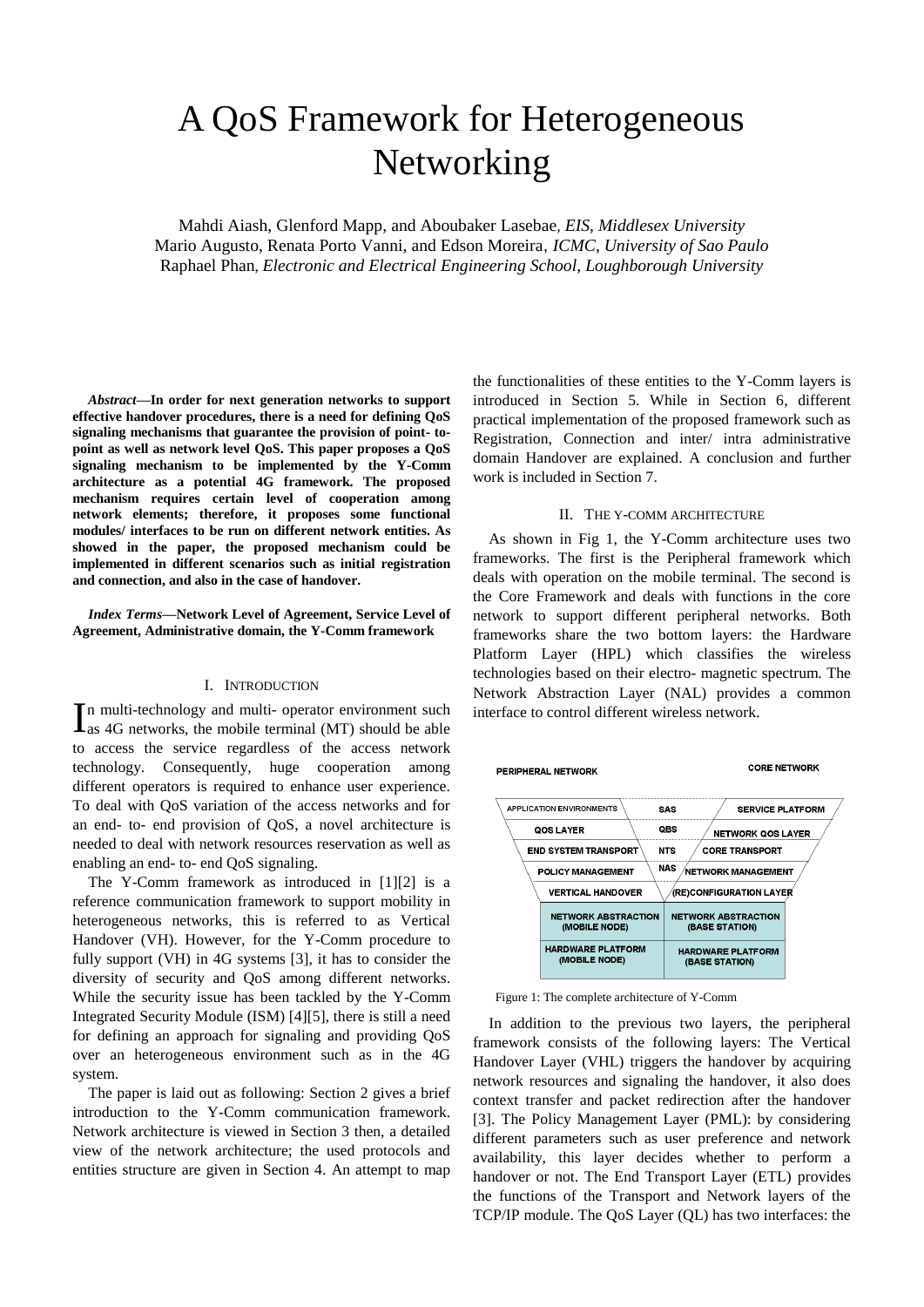first interacts with the applications in the Application Environment Layer to specify their required QoS to the system. The second interface tries to guarantee and maintain network- level QoS over varying access networks. The Applications Environment Layer (AEL) defines the applications running on the Mobile terminal in the peripheral networks.

The Core framework consists of the following layers:

The Reconfiguration Layer (REL) is responsible for reserving network resources to accommodate the handover. The Network Management Layer (NML) manages and controls the peripheral networks, attached to the core network; it also gathers information on these networks and launches it to the Policy Management Layer (PML) on the (MT). The Core Transport System (CTS) manages data movement in the core network. The Network QoS Layer (NQL) this layer is responsible for managing QoS and performing load balancing between the attached peripheral networks, this layer also monitors the utilization of network resources in terms of QoS. It is worth pointing out that, the functionalities of the NQL are provided on different entities which are distributed over the network. The Service Platform Layer (SPL) allows different service providers to install and run their services.

 Fig 1 shows the security module which comprises four layers: The Network Architecture Security (NAS) defines the threats resulting on moving to a particular network. The Network Transport Security (NTS) is used by the end device to define its accessibility over the Internet. The QoS Based Security (QBS) deals with degrading of QoS due to security breaches. On one hand, it controls the access and utilization of network resources and services accordingly to the user contract; this contract comprises two agreements: the Network Level of Agreement (NLA) which specifies the access networks, the user could use along with their associated QoS, the Service Level of Agreement (SLA) defines the user's subscribed services with the required QoS. The Service And Application Security (SAS) deals with authenticating the user to use the terminal and the service.

Based on the Y-Comm architecture, we might view the future Internet as composed of a fast core network with attached slower peripheral networks via Core End-Points (CEPs) as shown in Fig 2.



Figure 2: Future Internet structure

## III. NETWORK ARCHITECTURE OVERVIEW

Fig 2 shows a very simplified view of the Internet structure. This section presents a more detailed view of the network. As shown in Fig 3, the Core End-Point (CEP) represents an Administrative domain(Ad-domain) [6][7], connected to one or more domains. Although, each domain is technology dependent, cooperation between domains is possible and is managed by the Core-end point

Similarly to [6][8], for scalable support of Security, QoS and handover in heterogeneous networks, different operating entities exist in the network such as Domain QoS Broker (DQoSB), Core QoS Broker (CQoSB) and A3C servers. These entities collaborate and function on both network and service management.



Figure 3: Network Hierarchal structure

## *A. Core A3C (CA3C)*

The top level A3C server resides in the administrative domain and is responsible for service level management. It holds users' Service Level Agreements (SLA) which contains the subscribed services along with the associated QoS and Network Level Agreements (NLA) which contain the networks- the Operators-, the user can access with the corresponding QoS. The NLA is passed to the CQoSB for network level management.

#### *B. Core QoS Broker (CQoSB)*

It plays a major role in managing inter- Administrative domains functions as well as negotiating QoS parameters with other CQoSBs in the case of cross administrative domain connection. CQoSB initially extracts users' Network Level of Agreement (NLA) from the CA3C.

## *C. Domain A3C (DA3C)*

The DA3C is responsible for handling users' service aspects [8]. Initially, it extracts users' profile information from the CA3C and uses this information for authorizing the users' requests to access services.

## *D. Domain QoS Broker (DQoSB)*

It gets user's profile information from the CQoSB and manages the resources of the attached peripheral networks with respect to the user preference and network availability, it also makes a per-flow admission control decision. In order to support handover, DQoSB uses a Network Intelligent Interface Selection (NIIS) module [9][7] for load balancing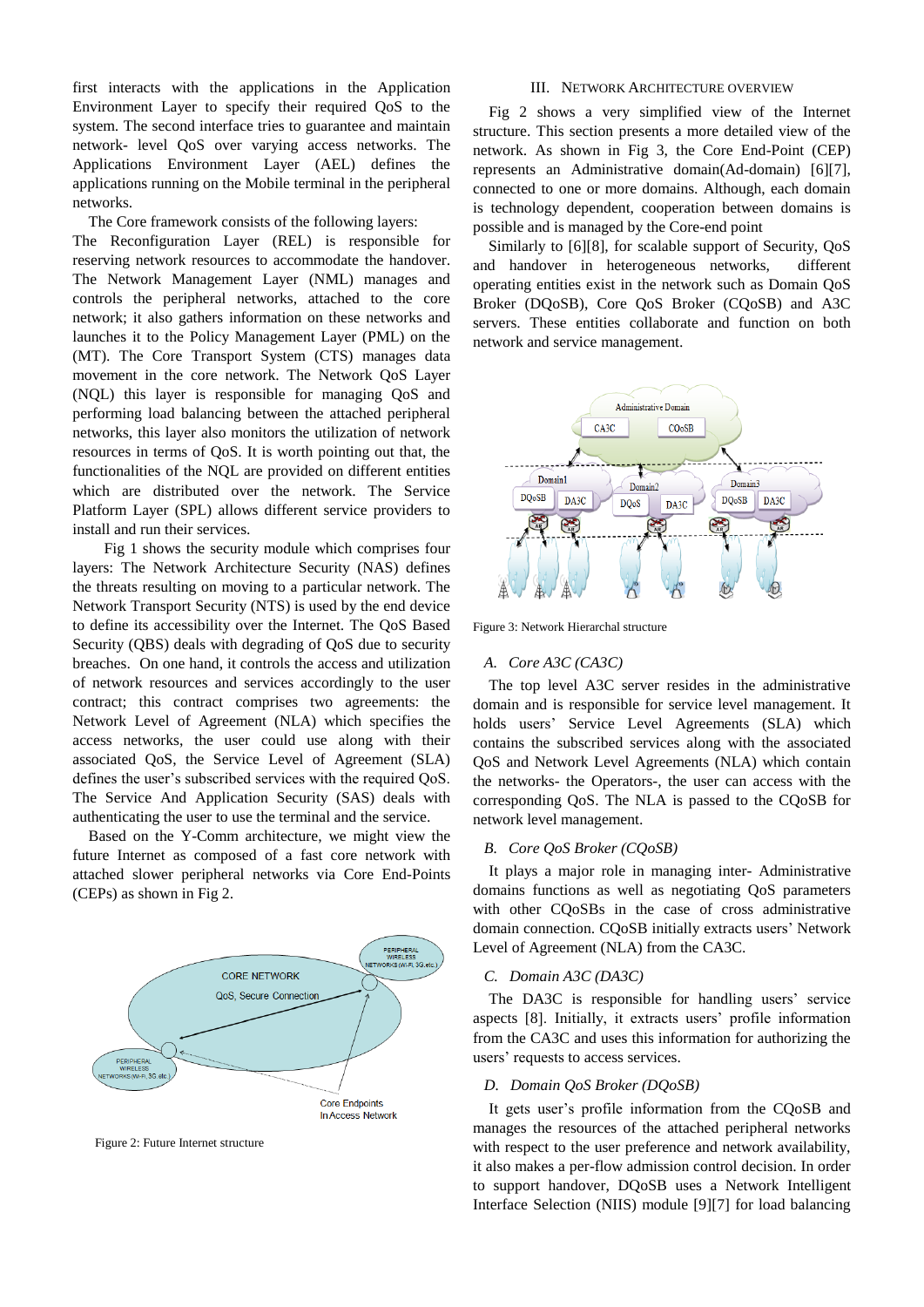and handover initiation between peripheral networks. There is an obvious resemblance between the QoSB and the Visitor Location Register (VLR) of the circuit switching systems [15].

## *E. Access Router (AR)*

This is the link between the domain and the peripheral networks; it enforces the DQoSB's admission control decision.

## *F. Mobile Terminal (MT)*

The MT user's device, used to access the network and request a service. To comply with the heterogeneity of 4G systems, the MT should be able to get the subscribed service using the best available access network. Therefore, for the integration of Handover and QoS, the MT contains mobility decision module called Intelligent Interface Selection (IIS) [7][9] and a OoS module called OoS Client (OoSC).

Optionally, some service providers- not shown in Fig 3 such as video on- demand providers might reside in the Core end-point or the Administrative domain; these providers have agreements with the network providers to guarantee the required QoS [8].

## IV. NETWORK STRUCTURE AND ENTITIES

This section starts by explaining the network elements structure; it then defines possible protocols for the connection between the elements.

## *A. Network entities structure*

In our design, we separate the Service and Network management elements. However, for these elements to interact using the above protocols, they should contain certain interfaces as shown in the figures below.



Figure 4: The Mobile terminal structure



Figure 5: The Access Router structure



Figure 6: The Domain QoS Broker (DQoSB) structure



Figure 7: The Core QoS Broker (CQoSB) structure

*1) The Mobile Terminal (MT*) has four interfaces: QoS Client (QoSC ) talks to the QoS Manager (QoSM) of the Access Router, A3C interface enables the client to send A3C Registration/ de- registration requests to the A3C server; the Intelligent Interface Selection (IIS) to choose the best network for a handover based on user preference and network availability, and Media Independent Handover Functions (MIHF) which is used to control the NICs of the Mobile terminal and perform handover based on the IIS module decision.

2) *The Access Router (AR):* comprises five modules: QoSM which has two interfaces one with the QoSC and the other with the QoSB engine of the DQoSB, A3C interface used to talk to the DA3C; Access Admission Enforcement (AAE) module enforces the decision of the Access Admission Decision module (AAD) in the DQoSB; Network Monitoring Entity (NME) module monitors the utilization of network resources and reports this to the Centralized NME (CNME) module of the DQoSB, the MIHF module enables the (AR) to manage different types of peripheral networks

3) *The Domain QoS Broker (DQoSB*): the DQoSB has five modules: the QoSB Engine which makes management decisions and has two interfaces: one with the QoSM of the (AR) and the other with the CQoSB in the administrative domain, A3C interface to talk to the DA3C server in the domain; NWIIS module to manage the ARs and support load balancing, Access Admission Decision (AAD) module acts as a proxy for the high level AAD (HAAD) in the Core endpoint, and provides the AAE with policy- related decisions; the CNME module, as proposed in [13] comprises two main submodules: a Merger sub-module which aggregates the traces from NMEs and provides a coherent view of the traffic status. Analysis engine does a screening for network resource utilization and informs other modules of any abnormalities.

4) *The Core QoS Broker (CQoSB)* comprises three modules: the QoS Engine manages inter-domain connection and provides end-2-end QoS across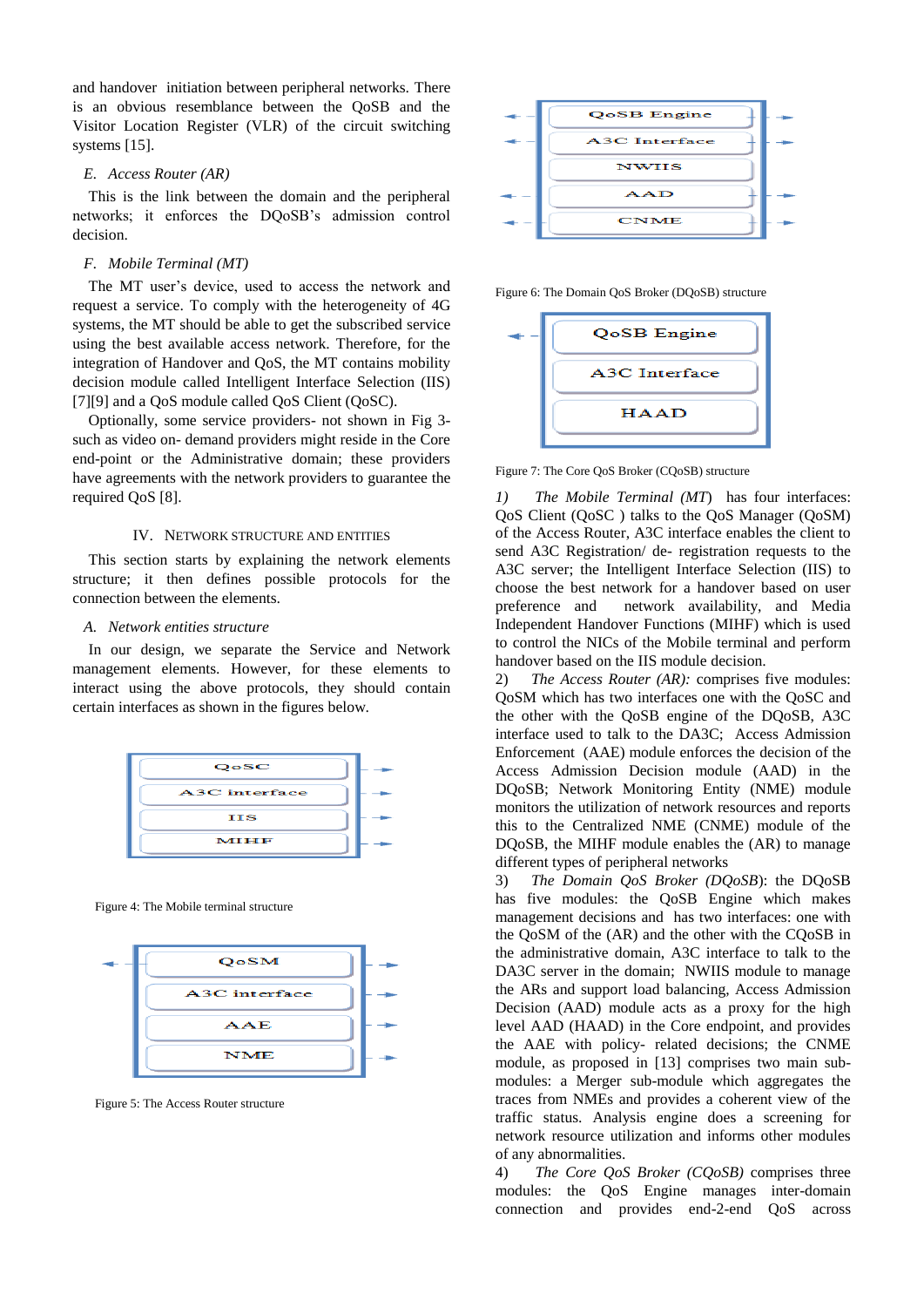administrative domains, the A3C interface is used for the interaction with the CA3C server.

## *B. Network protocols*

In the proposed QoS framework, to convey QoS –related information, network entities have to interact using a common language. Three different types of protocols are needed for the network entities interactions.

For the connection between the AAE and AAD, there is a need for policy information and configuration exchange protocol such Common Open Policy Service (COPS) [10]. In our architecture, the access router (AR) acts as (AAE), the DQoSB acts as AAD and the CQoSB acts as a top level AAD. We used the concept of policy for a network level access control. However, for authorizing the service level request, we propose using an A3C such as DIAMETER [6][11] or RADIUS [14] protocols.

The A3C protocol with its basic structure [11] has no QoS- related functions. Therefore, an enhanced version of the protocol [12] introduces three QoS- context aware entities: **Resource Requesting Entity (RRE)** which triggers the authorization process, **Authorizing Entity (AE)**, an A3C server processes the access request and generates a permit/ deny decision to the **Network Element (NE)**. The (NE) is an intermediate router between the AE and the RRE and acts as a client to the AE. Additionally, the extension proposes four new messages which are used to request QoSrelated resource authorization for a given flow and then to activate the reserved resources to accommodate the connection. In the proposed architecture, the authorization process is triggered by the MT, acting as a (RRE) entity. The access router (AR) corresponds to an (NE) and the DA3C acts as (AE). For the initial request, DA3C contacts the CA3C and gets the required information for authorizing the request; this information might be cashed for later requests.

Since the Mobile terminal (MT) deals with different types of access networks, it needs a common interface to hide these differences. The IEEE 802.21 protocol introduces the Media Independent Handover Functions (MIHF) module [9] to manage the resources in the peripheral networks regardless of their technologies.

## V. THE NETWORK ARCHITECTURE IN THE CONTEXT OF Y-COMM

This section shows a possible mapping between the aforeexplained modules and the Y-Comm layers. On one hand, while The CQoS module of the MT corresponds to the QoS layer in the peripheral framework, the QoSM, QoSB engines in the DQoSB and the CQoSB are mapped to the Network QoS Layer (NQL) of the core framework. On the other hand, the Access Admission- related modules: the AAE, AAD and the HAAD which provide access control in two different scenarios: controlling the access of the MT to a specific network based on the user's NLA. Also, they might be used by the end –point servers to specify the server's accessibility, since server's NAL defines its visibility i.e. locally, in the local network (LAN) or globally over the Internet. Such access control mechanisms might be provided as a part of the Y-Comm security module.

The IIS and NWIIS modules correspond to the Policy Management layer (PML) on the peripheral framework and the Network Management Layer (NML) of the core framework respectively. The functionality of the monitoring modules (NME, CNME) is provided through the QoS (QL) and Network QoS (NQL) layers as well as the security module. The MIHF module could be used in the Network Abstraction Layers (NAL) to deal with different access networks. The A3C interfaces mainly manages the interactions with the A3C severs and thus, is considered as a part of the security module.

## VI. QOS SESSION SETUP

The proposed QoS framework deals with three distinct scenarios [8]: Initial Registration, Connection initiation and Handover. To provide QoS in each of these situations, both the service level entities – DA3C and CA3C- and the network level elements – AR, DQoSB and CQoSB- interact with each other using the COPS, DIAMETER and IEEE 802.21 protocols.

#### *A. Registration*

Initially, the user subscribes to a Network Level of Agreement (NLA) and Service level of Agreement (SLA), containing the user's access network and the subscribed services along with the associated QoS and security parameters, this information are shared between the MT and the CA3C in the administrative domain. The QoSB engine of the CQoSB gets a copy of the NLA. As shown in Fig 8, once the (MT) gets an IP address, it should be authenticated by the A3C server in order to access the network. After a successful authentication, the AAE of the AR asks the AAD of the DQoSB for a user- specific Access Decision (AD Req). Since it is the first interaction with this user, the DQoSB approaches the CQoSB- the HAAD module- for this information, the HAAD extracts user's profile from the QoSB Engine and passes the decision - via (AD Res) message- all the way back to the (AR) which configures the access policy according to the received profile and sends an acknowledgment message (Ack).



Figure 8: The Registration process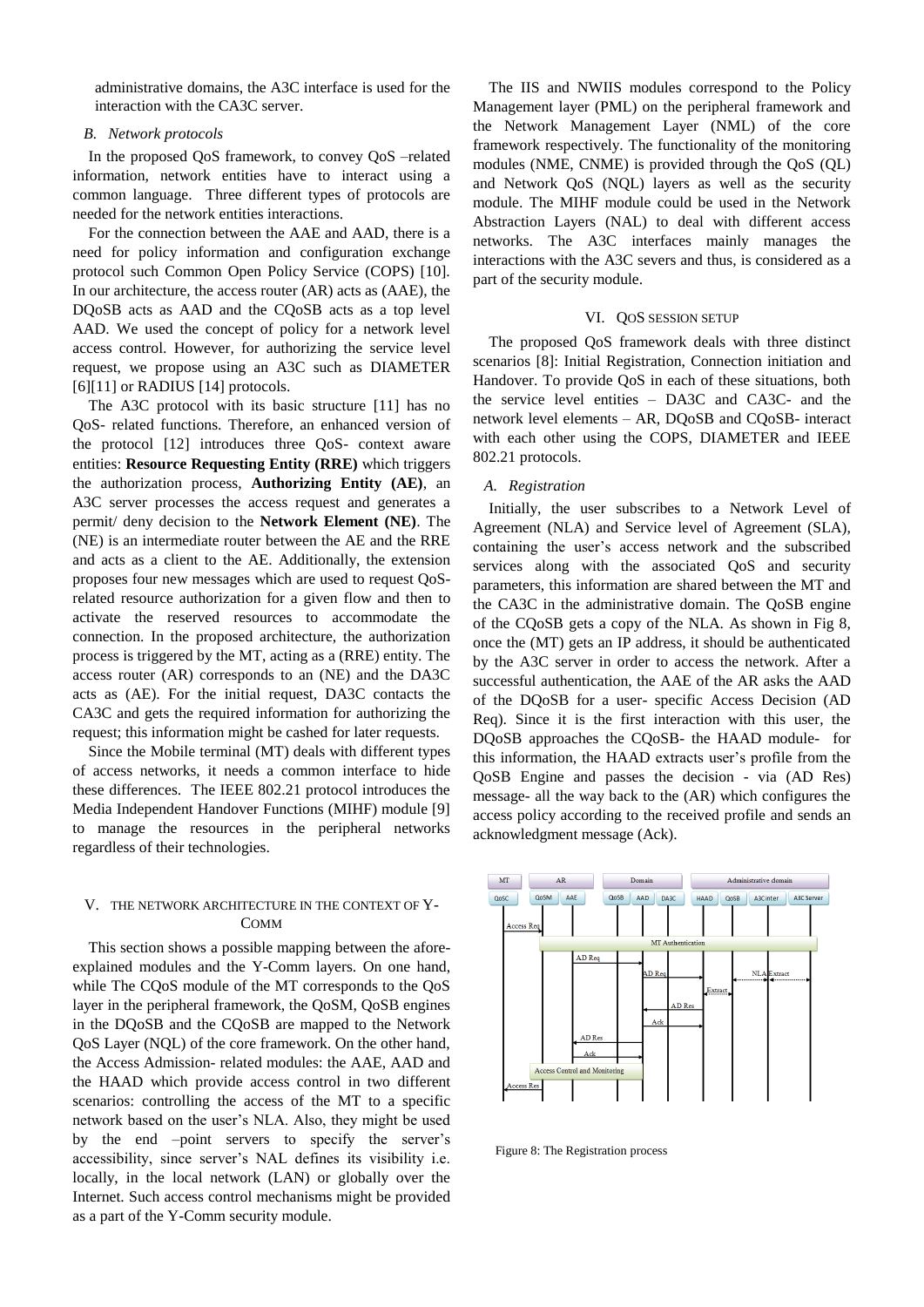## *B. Connection initiation*

In the case of a connection between the MT and a server (S), residing in the same Administrative Domain( Ad-Domain) but in a different domain-domain1 and domain2-, the MT initiates a connection request -with a required QoS denoted in the QoS Specification (QoS-Spec) field - to the server (S). If the request complies with the network access policy configured on the AR of the source domain, an Authorization Request (Auth-Req) to access the service with the QoS stated in the QoS-Spec is initiated towards the DA3C server. If the DA3C holds a copy of the user's profile, it responds with Authorization Response (Auth-Res) message; otherwise, it passes the request to the CA3C server which holds user's contract details. In the case of a successful authorization, the QoSM of the AR in the source domain forwards the access request to the QoSM of the AR in the destination domain. This triggers the same request authorization process as in the first domain. As shown in Fig 9, in the case of a successful authorization, resources in the destination domain are activated using Resources-Activation request/ response messages (Resc-Act. Req / Res), L2 resources are allocated IEEE 802.21 messages, and then an access response is sent back to the AR in the source network. Upon the recipient of a positive access response, resources in the source network are activated using (Resc-Act. Req/Res) messages, these activities in the source network were not shown in Fig 9.



Figure 9: Connection initiation

#### *C. Handover*

This section explains QoS provision in the case of intra and inter-administrative domain handover. As shown in Figs 10 and 11, the MT gets QoS -related information about available networks, the IIS module of the MT decides on the target network and a Handover request containing the desired associated QoS is sent to the QoSM module of the AR which passes it all the way to the DQoSB2 via the Core end- point. The MT has to be authenticated; also the security keys should be launched in the target network before the handover really happens. To apply the right access control in the new network, the AAD module of the DQoSB2 approaches the HAAD of the core end- point to get the Admission Decision related to the user. After configuring the access policy in the target Access Router, it starts L2 resources reservation using IEEE802.21 messages. A successful handover response message is sent back to MT to trigger the actual handover.



Figure 10, Intra-Administrative domain handover

In the case of an Inter- Administrative domain handover, the old Core-end point (CEP) provides the target CEP with the user's SLA and NLA; thus, the MT's related information becomes available in the target network. The remainder steps are very similar to the intra-administrative domain handover as shown in Fig 11.